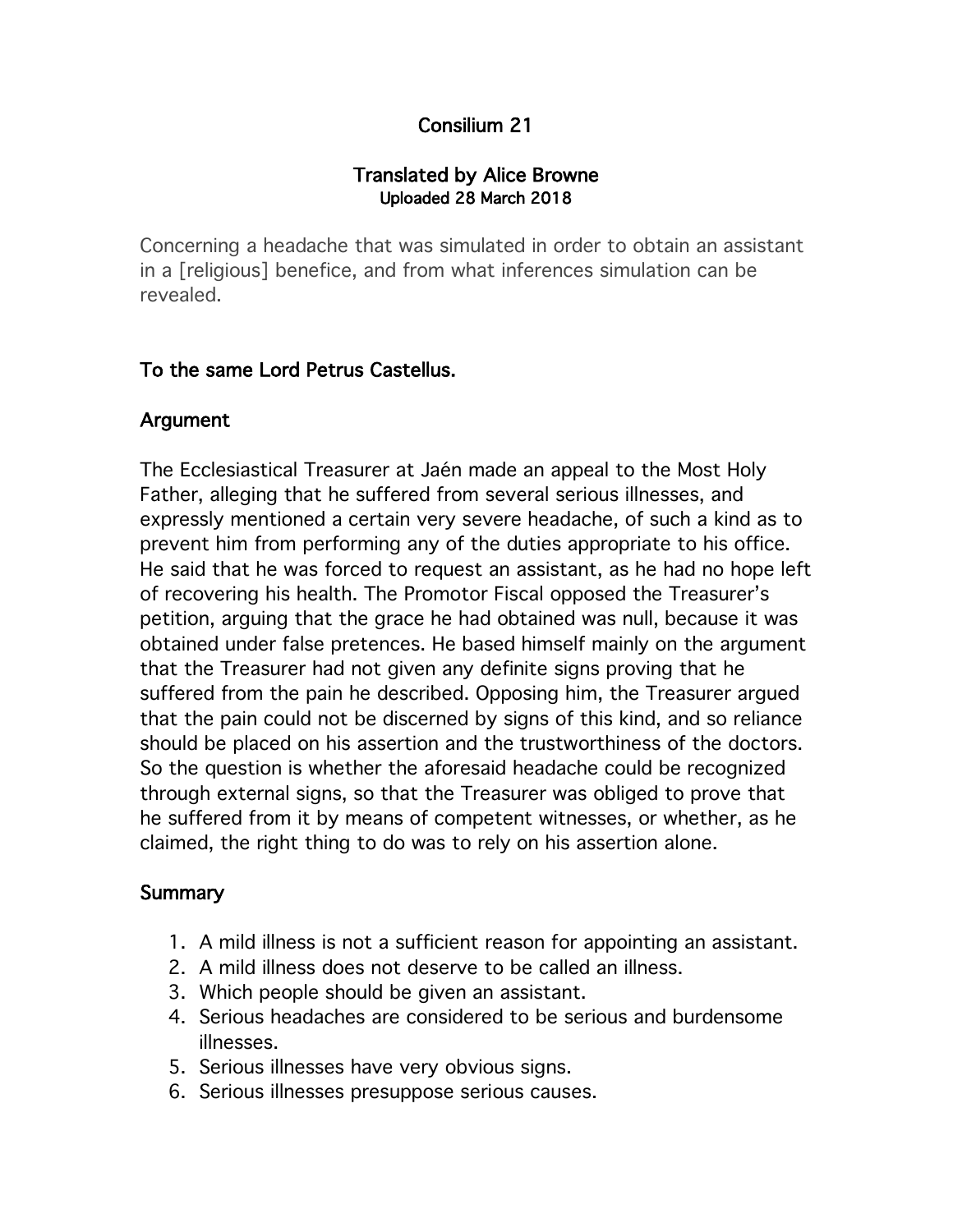- 7. A serious illness signifies a serious departure from a natural state.
- 8. Serious causes generate serious illnesses.
- 9. When there are no signs that a cause for pain is present, one should assume there is no pain.
- 10. When the principal parts of the body are affected, numerous obvious signs follow as a result.
- 11. Medical experience is very well able to decide through various inferences whether someone is in pain or not.
- 12. The best way to infer that pain is simulated.
- 13.A single impediment is not enough to obtain an assistant, if the request has claimed that several were present.

I think the fundamental point in the discussion of this question has been made by the jurisconsults: a mild illness is not enough to entitle someone to an assistant, even if it is unremitting. See Rota, in the cited passage, relating to the treasury at Jaén, no. 18, because a mild illness does not prevent a person from fulfilling his responsibilities, (see the book of questions, pages relating to the case under judgment), and, among medical writers, Galen, *De Constitutione artis medicae*<sup>1</sup>, chapter 19, and Isagoge, a mild illness definitely does not deserve to be called an illness. [For this argument], see book 1, section sed. Sciend, pages De aedil. Ed., and Galen, (see above), speaks for doctors in medical terms: in that passage he states that a mild headache is not an illness. So in this case the disease must be more than moderate, of a kind that hampers the body and offers no hope of future flourishing; see Rota, ibid., no. 25, [Giovanni Luigi] Ricci, *Collect. Decis.* p. 3 *Collectan*. 484. For an assistant is granted to people who are so weighed down by old age or permanent ill-health that they are unable to fulfil the duties of their office, as is stated in the single chapter. *De cleric[is] aegrot[antibus]*., [section?] 6. In the present case, for the treasurer to be able to obtain an assistant, his headache would have had to be severe, acute, and intolerable enough to disable him from his administrative duties, at least during exacerbations, as long as they were frequent. Then he could be said to be suffering from a severe illness: Galen includes headaches of this kind among severe and serious illnesses, *De sanitate tuenda*, book 2, chapter 12; Rota, in this case of the treasurer at Jaén, *coram Verospio*, number 3. So, on this basic assumption, that the headache that the treasurer of

<sup>&</sup>lt;sup>1</sup> I assume that *constitut. Act* in the text is a printer's error.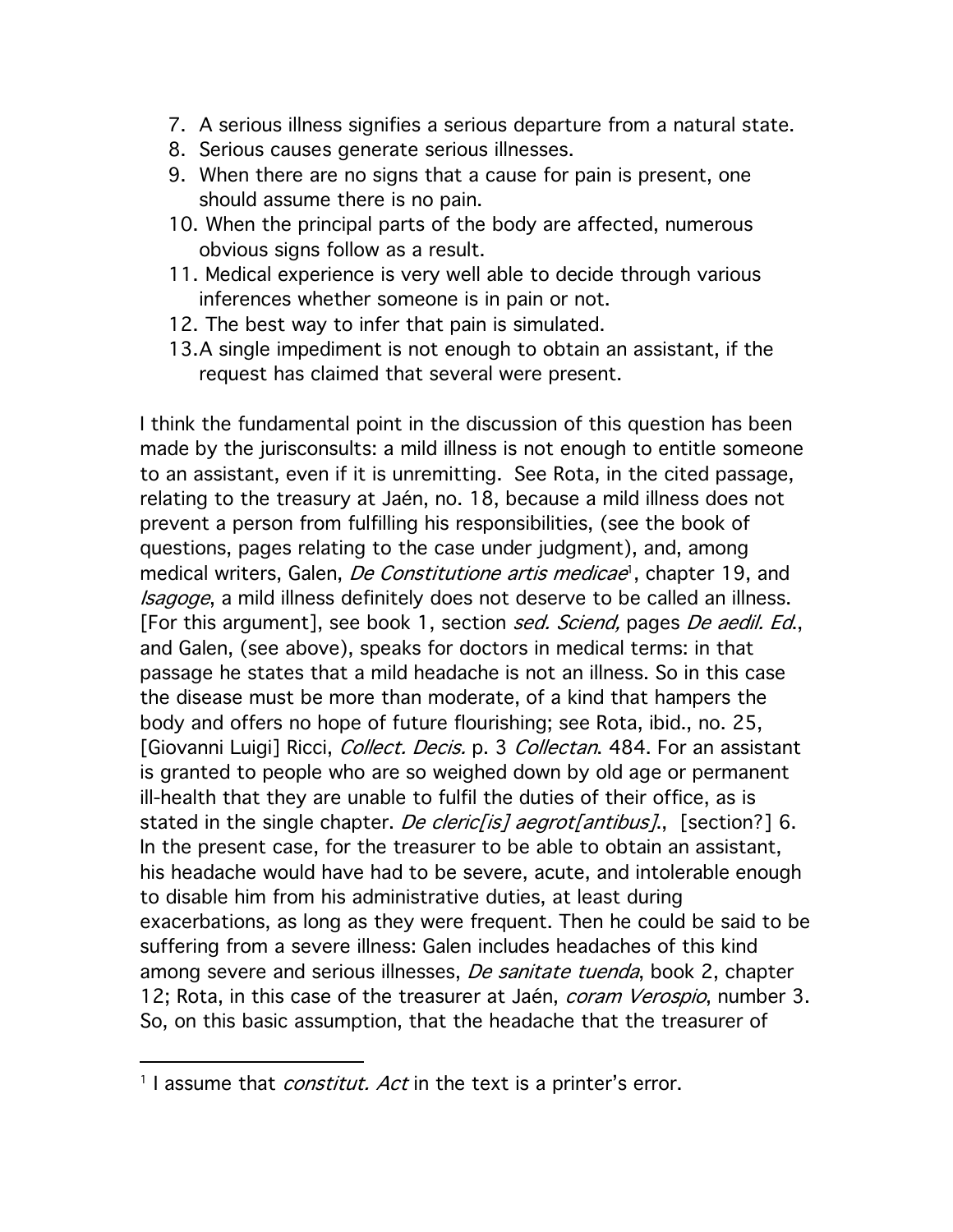Jaén claimed to suffer from needed to be severe, I can definitely conclude that he could and should have made it evident to anyone, not just to a doctor, through numerous signs, so that he could and should have been able to prove it conclusively by competent witnesses.

Firstly, because in serious illnesses serious and very obvious signs appear, since serious symptoms are produced by the seriousness of the illness: see Galen, *De symptomatum causis*, book 2, chapter 2, and Rota, as above, numbers 6 and 7. This is demonstrated by the example of acute illnesses, which, being serious illnesses, are revealed by many obvious accompanying signs. As a result, even in the very beginning, when illnesses are less recognizable, they are not just easy for doctors to recognize, but even lay people, as we see clearly in Galen, De diebus decretoriis, book 1, chapter 6.

Second, because serious diseases presuppose serious causes, the effect must be equivalent to the cause, so that a serious illness causes a major departure from the natural state, Galen, *De symptomatum [causis]*, book 1, chapter 2. Moreover, these causes could not be hidden, because of their magnitude. Therefore, either intemperance was causing the pain, which I do not believe, or, as the cause would be great, it would either be obvious to the sense of touch, if the head felt excessively hot or cold, or there would be great abundance of matter [i.e. suppurating matter?], which would inevitably give evidence of its presence by excretions through the nostrils, mouth, eyes, urine, or elsewhere, and by a thousand other very obvious signs. So once it has been established that a serious cause of pain is present in the head, anyone can affirm conclusively that the Treasurer suffers from a severe headache, for major causes create serious diseases. See [Francisco] Valles, *Commentaria.*. 3 tit. 3 Epidem. Text 2 and comm.. 2 in 6, same text. 28. When the assumed cause and the necessary dispositions are present on the side of both agent and patient, the effect is taken for granted, as philosophers know, and, among the jurists, [André]Tiraqueau, in the treatise Cessante causa, *[cessat effectus]* Limit. 20 no. 1. And conversely, when there are no signs that a cause of pain is present, we must believe that there is no pain.

Third, because the part suffering the disease was a principal part, affecting the whole body in concordance with it, since all the other principal parts of the body depend the use of the head, as the doctors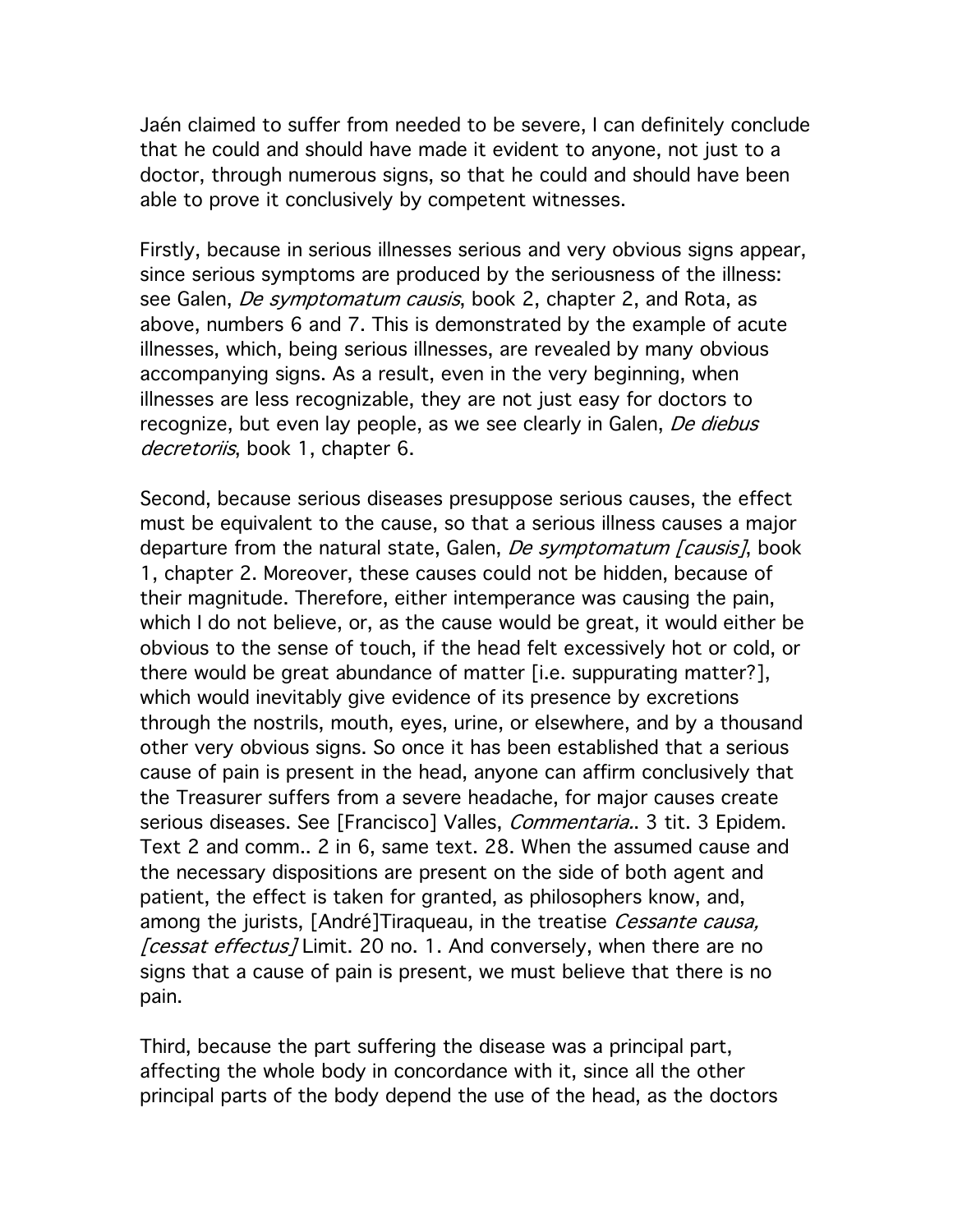demonstrate: see Fernel, *Physiol[ogia]* Book 1, chapter 6. But when principal parts [of the body] are badly affected, it is well known that several conspicuous signs and many obvious symptoms appear; if they do not appear, the illness cannot be called serious, and it does not hinder human activities.

Fourth, despite these points, even if we grant that there may be no obvious or scientific signs of the presence of a headache, who will dare to deny that we can still have conjectural signs? But if these are significant and numerous and appear together at the same time, they are undoubtedly comparable to certain and evident signs. Medical experience is entirely capable of reaching knowledge of the truth through some conjectures, especially if the disease is serious and powerful, (which is supposed in our case). The words are Galen's, in *Quomodo morbum* simulantes sint deprehendendi.

Fifth, serious illnesses, especially if they are accompanied by serious pain, demand powerful and extremely noble remedies. So, if this headache afflicting the treasurer was as cruel, tenacious, and long-lasting as he alleged, there should be evidence that he used medicines of this kind, such as cauterizing, cutting, blistering agents, mustard plasters, decoctions with drying or sweat-inducing properties, shower baths, and any number of other highly efficacious aids. Galen says, in the book quoted above, [*Quomodo morbum simulantes sint deprehendendi*], that when sick people are troubled with pain of this kind, and not pretending, they are willing to undergo anything. If they refuse these remedies and do not seek or accept help, it is a sign that they are suffering no pain, or slight pain.

I pass over several other matters, the consideration of which does not seem to demand medical competence, such as the fact that it has not been established how long or how consistently he suffered from the disease. None of the witnesses state that they saw him suffering from a headache more than two or three times, whereas it is obvious from the basis of his argument that the headache should have been continual, or at least happened much more frequently. The doctor who took care of him stated that he had been under his care for barely a year, when the Treasurer stated that he had suffered from this disease for eight years. Even if the facts about his headache were established, nothing has been established about the other diseases which the Treasurer claimed to